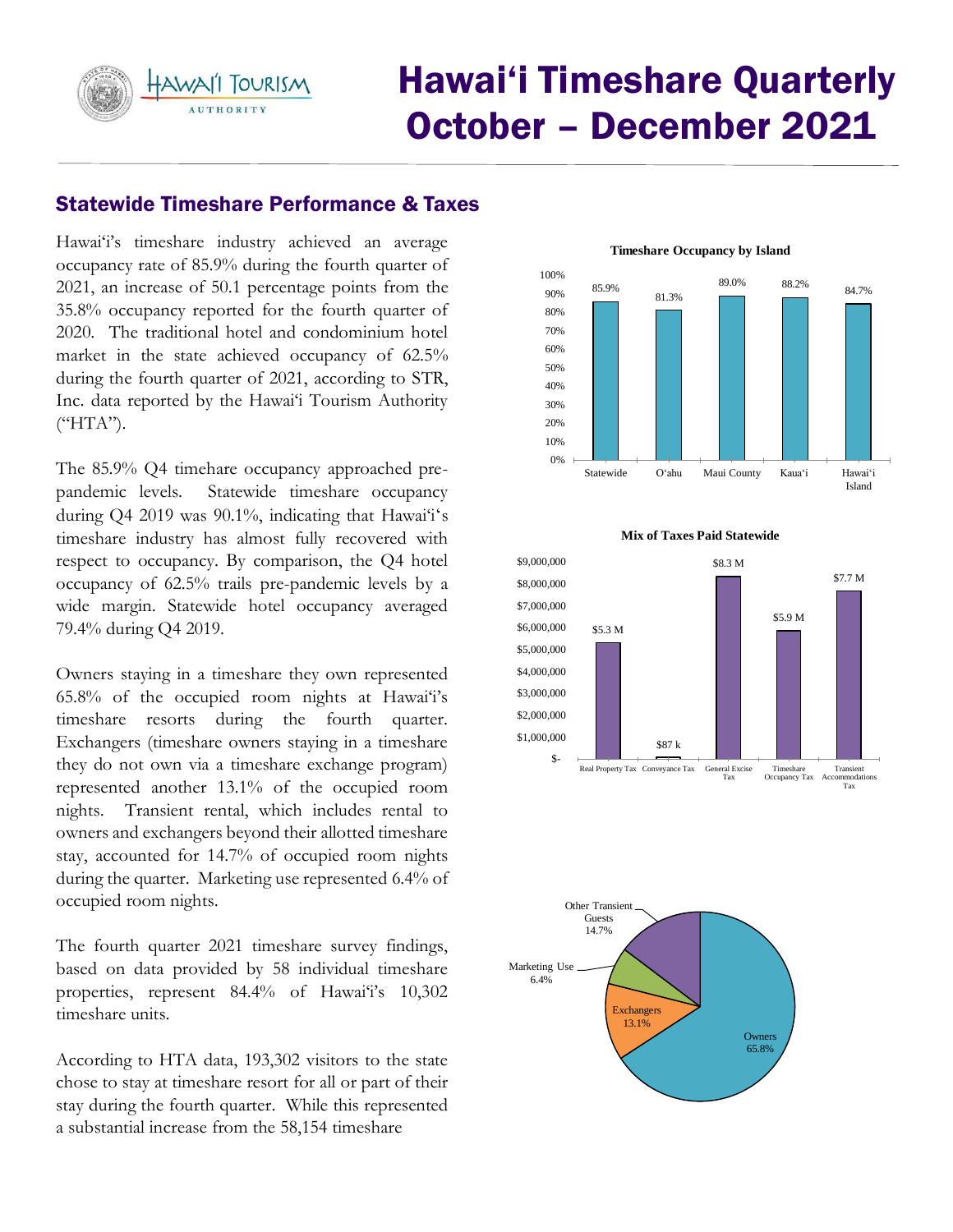visitors during Q4 2020 it trailed the 208,440 timeshare visitors reported for Q4 2019. During the quarter, 10.1% of all Hawai'i visitors stayed in a timeshare property, a higher percentage than the 8.3% share reported for Q4 2019, again indicating that Hawai'iʻs timeshare resorts recovered faster than other accommodation types during the quarter. During the fourth quarter, the average timeshare visitor stayed a total of 10.3 days in the state, compared with a 10.8- day average stay during the fourth quarter of 2020, and a 9.8-day average during Q4 2019. **Page 2**<br> **Example 1980**<br> **Example 1990**<br> **Example 1990**<br> **Example 1990**<br> **Example 1990**<br> **Example 1990**<br> **Example 1990**<br> **Example 1990**<br> **Example 1990**<br> **Example 1990**<br> **Example 1990**<br> **Example 1990**<br> **Example 1990**<br> **Ex** 

 Survey participants generated a total of \$27.3 million in state and county taxes, including real property tax, general excise tax, timeshare occupancy tax ("TOT"), transient accommodations tax ("TAT") and conveyance tax. Participants reported paying \$8.3 million in General Excise Tax during the quarter, accounting for 30.6% of the total. Real property taxes accounted for \$5.3 million or 19.5% of the total. We note that not all properties reported taxes for the fourth quarter and that some respondents chose not to report certain taxes for this survey.

## Statewide Employment & Payroll

 The total number of resort operations employees increased by 0.3% during the quarter, to 3,306. The number of sales and marketing employees increased by 6.6% to 1,305.

 Statewide payroll expenses for timeshare survey participants totaled \$75.9 million during the fourth quarter of 2021, including \$46.3 million for resort operations employees and \$29.6 million for sales and marketing employees.

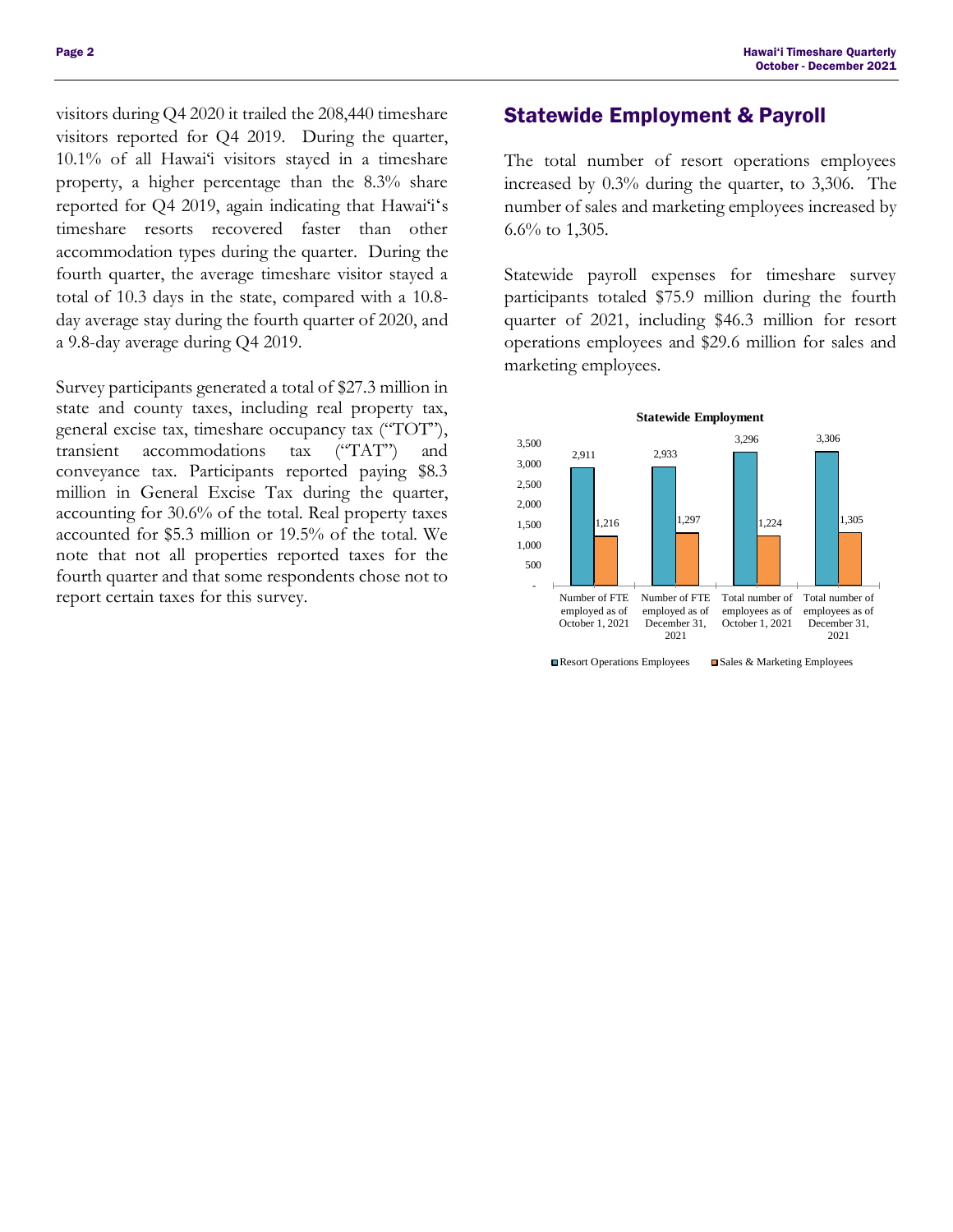#### O'ahu

 Timeshare resorts on O'ahu averaged 81.3% occupancy during the fourth quarter of 2021, the during the quarter. While the Q4 2021 occupancy did increase by 45.7 percentage points compared to the prior year's 35.7% occupancy, it was well below the 94.3% reported for Q4 2019. During Q4 2021, O'ahu's hotel occupancy averaged 59.2%. lowest timeshare occupancy among the counties

 Owner occupied room nights represented 64.8% of total occupied room nights at O'ahu's timeshare resorts during the quarter. Exchange use accounted for 12.3% of occupied room nights at O'ahu's occupied room nights during the quarter, highest among the counties. Marketing use represented 5.9% of occupied room nights on O'ahu during the quarter. timeshare resorts. Transient use represented 17.0% of

 O'ahu welcomed 64,325 timeshare visitors during the quarter, a sharp increase from the 16,284 timeshare visitors during Q4 2020 but far short of the 78,188 Q4 timeshare visitors pre-pandemic. A total of 6.8% of O'ahu's visitors planned to stay in a timeshare resort during the fourth quarter, the lowest share among the counties. The average O'ahu timeshare visitor spent 7.6 days on the island, the shortest length of stay in the state.

 Participating properties on O'ahu reported a total of \$8.3 million in taxes during the fourth quarter, including \$2.8 million in real property taxes.

 During the quarter, O'ahu timeshare resorts reported a 1.2% decrease in the number of resort operations employees and a 0.6% decrease in sales and marketing employment. Timeshare properties on O'ahu reported employee payroll expense of \$23.7 million during the fourth quarter of 2021, of which resort operations payroll accounted for \$14.2 million.



 **O'ahu Mix of Occupied Room Nights**



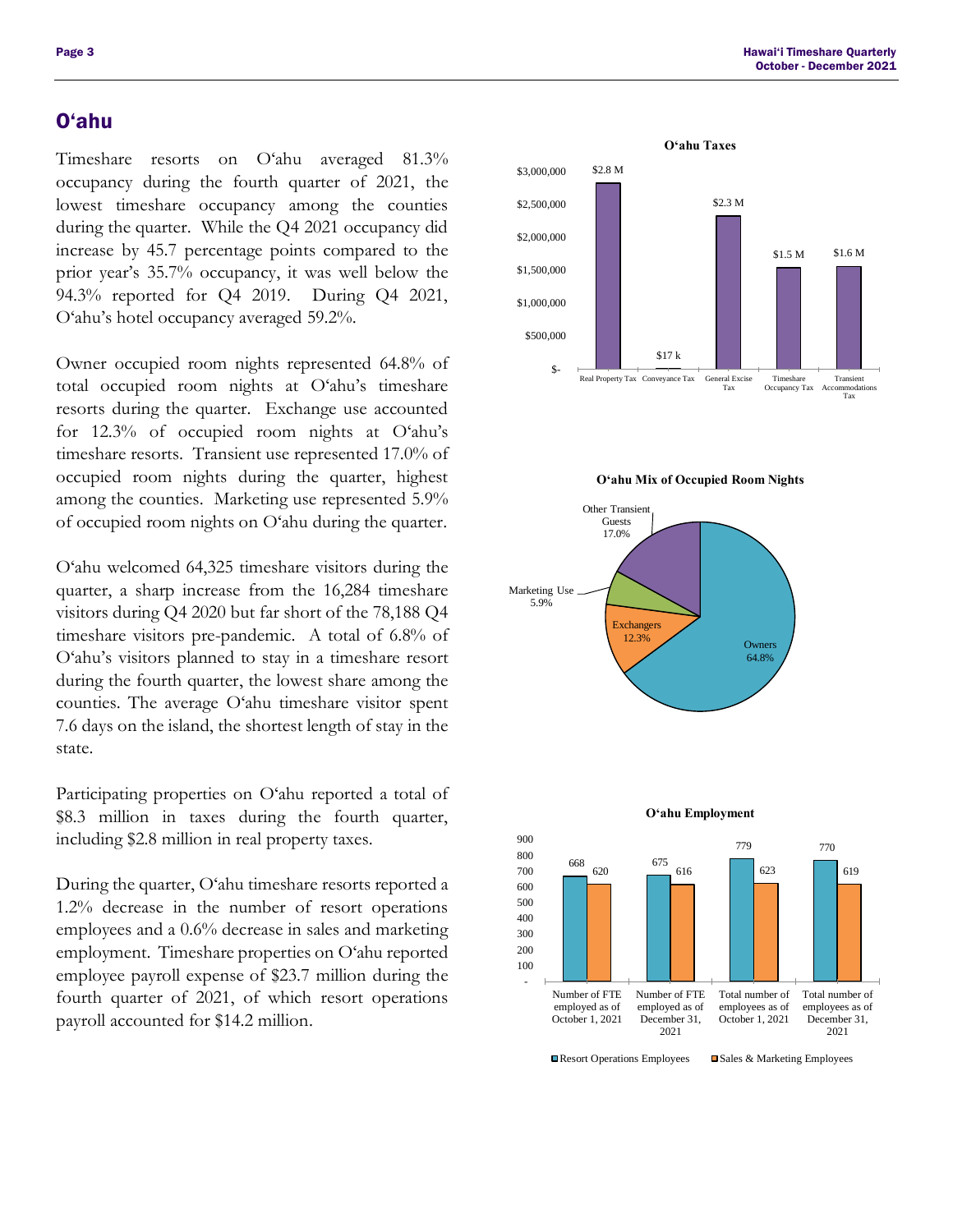### Maui County

 Maui County's timeshare properties achieved an average occupancy of 89.0% during the fourth quarter of 2021, highest among the counties and a 46.3 percentage point increase from Q4 2020's 42.8% occupancy. The Q4 2021 occupancy was just shy of the 91.9% occupancy achieved during Q4 2019. During the fourth quarter of 2021, Maui's hotel occupancy averaged 64.6%.

 The average Maui County timeshare visitor had a 9.4- day length of stay during the fourth quarter, the longest average stay among the counties. Maui County welcomed 70,912 timeshare visitors during the fourth three months of 2021, compared with 27,922 during Q4 2020 and 75,136 during the fourth quarter of 2019. Timeshare visitors represented 11.1% of Maui County's visitor market during the quarter.

 Owner occupancy accounted for 69.4% of occupied room nights at Maui timeshare resorts during the quarter, the highest share among the counties. nights, lowest among the counties. Transient Guests nights in Maui County timeshares, the highest share among the counties. Exchange use accounted for 9.9% of occupied room contributed 13.4% of occupied room nights. Marketing use represented 7.3% of occupied room

 survey data reported a total of \$9.7 million in state and county taxes during the fourth quarter. General Excise Taxes totaled \$3.2 million or 33.0.% of the total. Maui County timeshare properties that provided

 In the fourth quarter, Maui County timeshare properties reported a 0.3% increase in the total number of resort operations employees during the quarter, increased by  $24.5\%$  providing survey data reported \$22.6 million in total payroll expense during the quarter, of which resort operations payroll accounted for \$12.0 million. The opening of the Maui Bay Villas project earlier this year while the number of sales and marketing employees Maui timeshare properties likely contributed to the increase in sales and marketing employment.



 **County of Maui Mix of Occupied Room Nights** 





Resort Operations Employees ■ Sales & Marketing Employees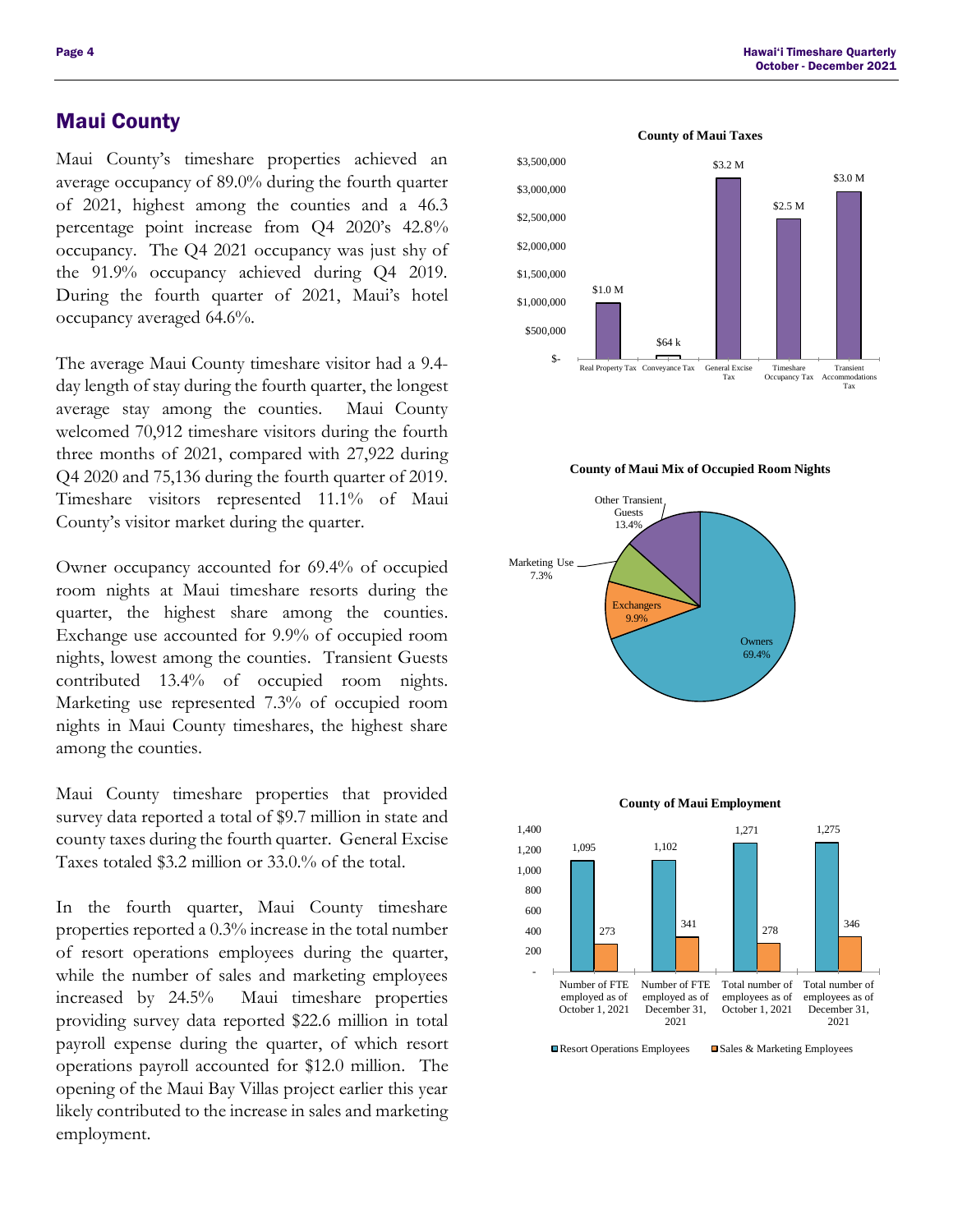### Kaua'i

 Timeshare resorts on Kaua'i averaged 88.2% occupancy during the fourth quarter of 2021, compared with 31.7% during the same period in 2020. Notably, occupancy at Kaua'iʻs timeshare resorts exceeded the pre-pandemic occupancy of 84.2% reported for Q4 2019. During the fourth quarter of 2021, Kaua'i's hotels and condominium hotels reported average occupancy of 69.6%.

 Kaua'i continued to be the island with the highest proportion of timeshare visitors, with 17.8% of the island's visitors choosing to stay in a timeshare resort during the fourth quarter. For the quarter, Kaua'i welcomed 49,171 timeshare visitors, just shy of the 50,645 timeshare visitors during Q4 2019. Kaua'i timeshare visitors spent an average of 9.3 days on Kaua'i during Q4, second longest length of stay among apancy during the fourth quarter of 2021, samonom<br>apancy during the same proced and 2020, samonom<br>ably, occupancy at Kaua'i's timeshare resorts standard<br>ably, occupancy at Kaua'i's timeshare resorts standard<br>ceded the pre the counties.

 Owner use represented 59.6% of the occupied room nights during the final three months of 2021, the lowest share of owner use among the counties. nights on Kauai, the highest share among the counties. Transient use represented 16.8% of occupied room nights, while marketing use represented 5.7% of room Exchange use contributed 18.0% of occupied room nights, the lowest share in the state.

 The Kaua'i timeshare resorts that provided survey data reported \$5.3 million in taxes during the fourth quarter, of which \$1.7 million or 32.6% were transient accommodation taxes.

 Kauai timeshare properties reported a 1.0% increase in the number of resort operations employees during the quarter and no change in the number of sales and marketing employees. reported total payroll expense of \$15.8 million during Q4, of which \$12.2 million was resort operations payroll. Participating respondents



 **Kaua'i Mix of Occupied Room Nights**

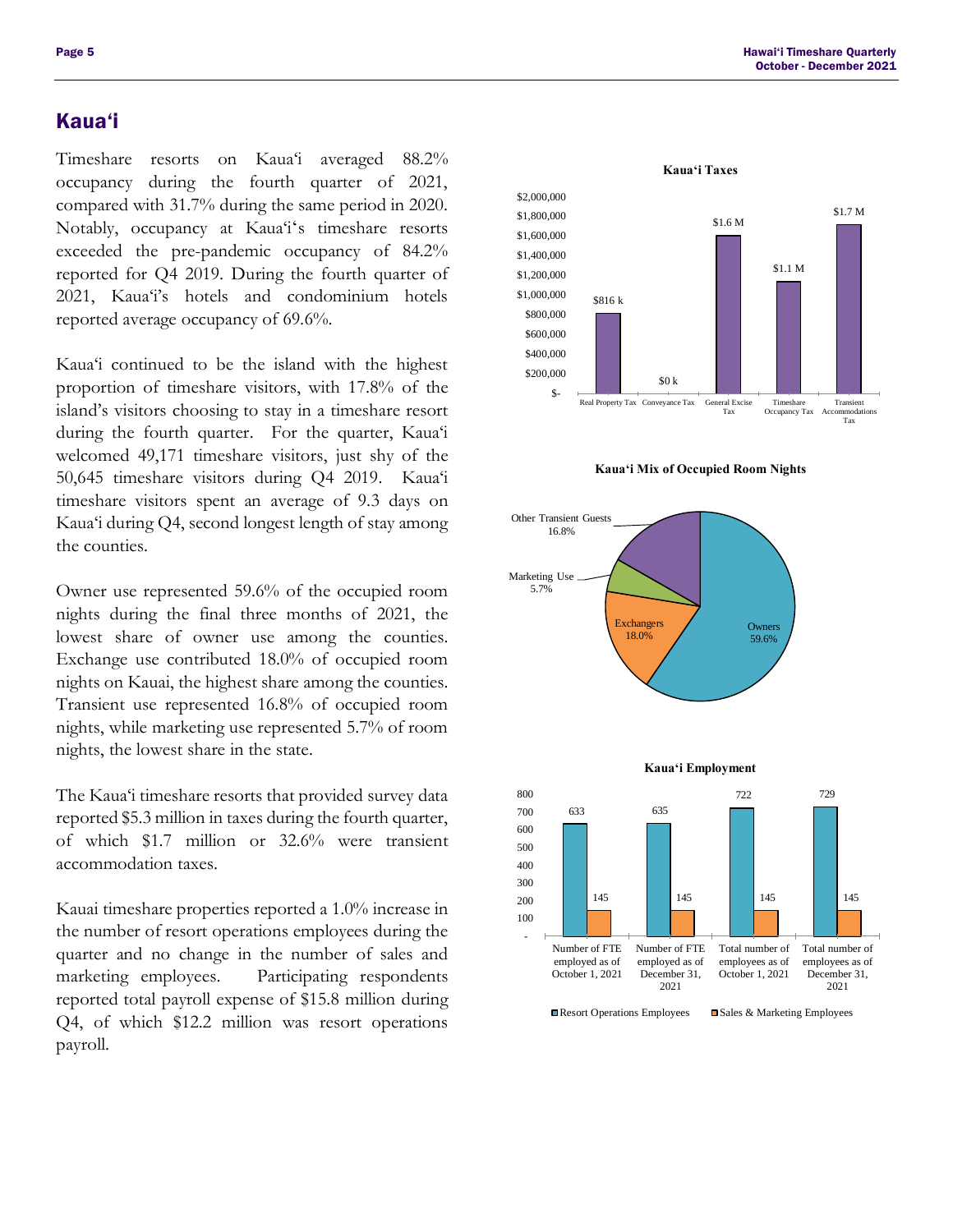#### Hawai'i Island

 Timeshare resorts on Hawai'i Island reported average occupancy of 84.7% during the fourth quarter of 2021, compared with 56.5% during the prior year and 89.4% occupancy on Hawai'i Island was 69.4%. **Island**<br> **Example 18**<br> **Example 18**<br> **Example 18**<br> **Example 18**<br> **Example 18**<br> **Example 18**<br> **Example 18**<br> **Example 189.4%**<br> **Example 189.4%**<br> **Example 189.4%**<br> **Example 189.4%**<br> **Example 189.4%**<br> **Example 189.4%**<br> **Examp** pre-pandemic. During the same period, hotel

 Owner use accounted for 69.3% of occupied room nights at timeshare properties on Hawai'i Island, the highest share among the counties. Exchange use room nights from transient use during the quarter, 10.5%. Marketing use represented 6.4% of occupied accounted for 13.7% of occupied room nights. Hawai'i Island reported the lowest share of occupied room nights.

 Hawai'i Island reported a total of 40,761 timeshare visitors during the fourth quarter, compared with 43,209 visitors pre-pandemic. Timeshare visitors represented 11.7% of Hawai'i Island visitor arrivals during the quarter. timeshare visitor had a 9.0-day length of stay during the The average Hawai'i Island quarter.

 Hawai'i Island timeshare properties reporting data paid \$4.0 million in state and county taxes during the fourth quarter. Transient accommodation tax accounted for the largest share of the taxes, at \$1.4 million.

 During the quarter, the total number of resort operations employees increased 1.5% while the number of sales and marketing employees increased by 9.6%. Timeshare properties on the island providing survey data reported paying a total of \$13.8 million in payroll and benefits.



 **Hawai'i Island Mix of Occupied Room Nights**